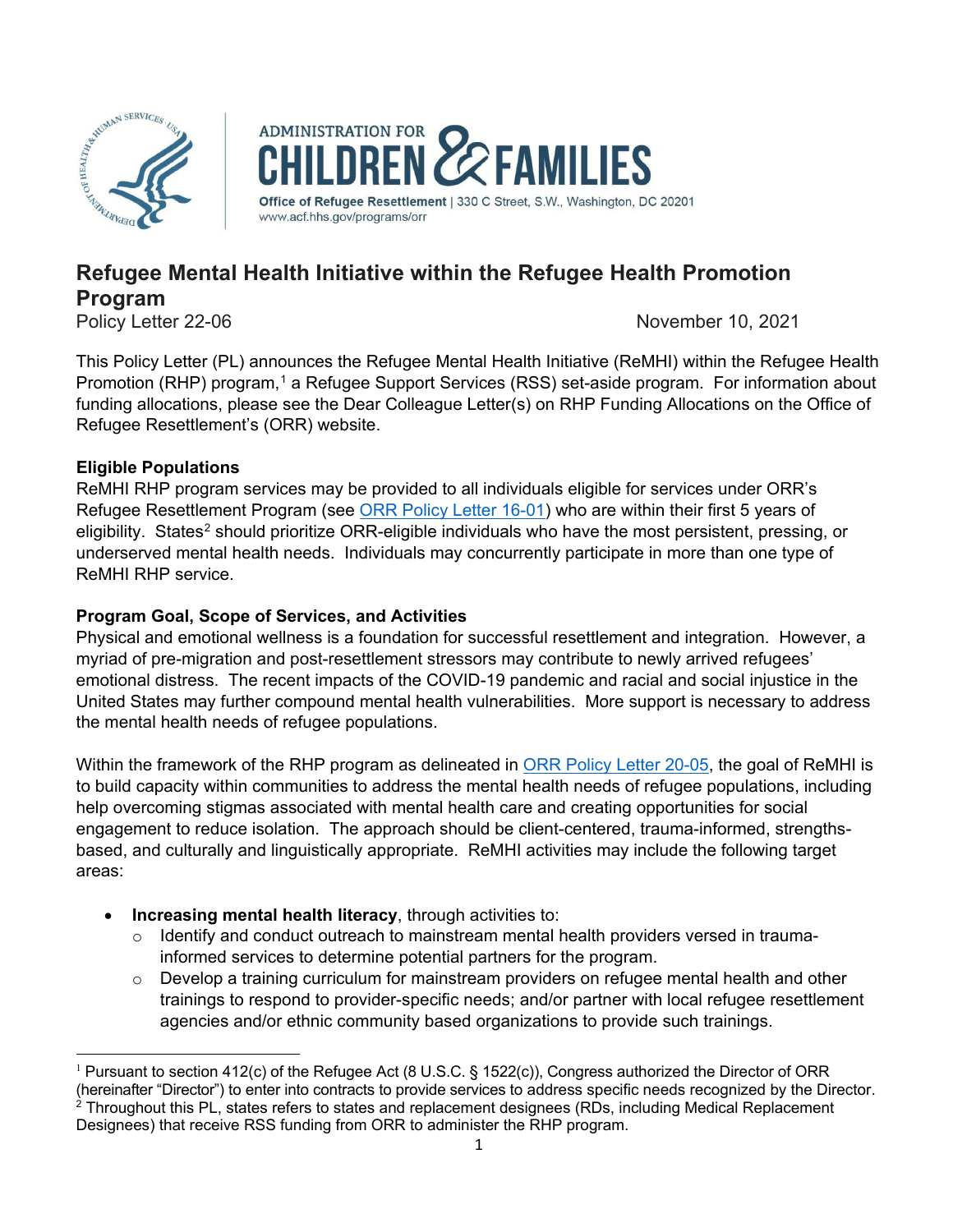- $\circ$  Increase the pool of Mental Health First Aid (MFHA) instructors in the resettlement network by sponsoring certfication training fees; new MHFA instructors are expected to conduct trainings to build mental health capacity in refugee communities and refugee-serving providers.
- o Conduct outreach and provide educational opportunities for refugees to learn about mental health and emotional wellness to decrease stigma about, and increase access to, services.
- **Coordinating mental health care,** through activities to:
	- o Develop direct linkages between mental health service providers and refugee-serving organizations to ensure a well-coordinated referral process.
	- $\circ$  Develop and implement strategies to mitigate language barriers to mental health services. For example, funding refugee community health workers to be trained in medical interpretation, including interpreting in mental health.
- **Organizing wellness groups**, through activities to:
	- $\circ$  Host or facilitate community-based activities, targeted wellness group activities for specific interests and populations (e.g., meditation group, womens' sewing group, etc.), and other opportunities for relationship building amongst refugee populations to overcome feelings of isolation.

States must provide all services in accordance with 45 CFR Part 400. States should direct funding to localities with the greatest need for ReMHI services based on existing resources and the concentration of newly arrived ORR-eligible populations. To increase accessibility, services must be offered at a variety of times, including during the day, during the evening, during the weekend, or online.

## **Equity and Inclusion**

ORR stresses the importance of advancing equity consistent with the Executive Order on Advancing Racial Equity and Support for Underserved Communities [\(E.O. 13985\)](https://www.whitehouse.gov/briefing-room/presidential-actions/2021/01/20/executive-order-advancing-racial-equity-and-support-for-underserved-communities-through-the-federal-government/) in all of its programming. ORR urges all states to:

- Use an equity lens when developing new programming, to ensure that all ORR-eligible populations, regardless of race, religion, gender identity, sexual orientation, disability, or other characteristic(s), receive fair treatment, access, and opportunity;
- Review existing programming with an equity lens; and
- Identify and eliminate barriers that may prevent the full participation of some groups.

ORR also strongly encourages states to practice inclusion, through purposeful collaboration and engagement with ethnic communities to inform service design and delivery.

ORR hopes to facilitate intentional programming that fully meets the needs of all populations; innovation and ingenuity in program design, outreach, and partnerships; and increased and equitable access to digital services and digital literacy. ORR requests that states dedicate focus to outcomes and data analysis to ensure that states and ORR can identify the impacts of this funding, enabling the adjustment of priorities to address gaps as needed.

### **Reporting and Monitoring**

In addition to standard RPH activities, states must describe ReMHI activities in their state plans and should ensure appropriate mechanisms to assess the need for, and track, ReMHI services.